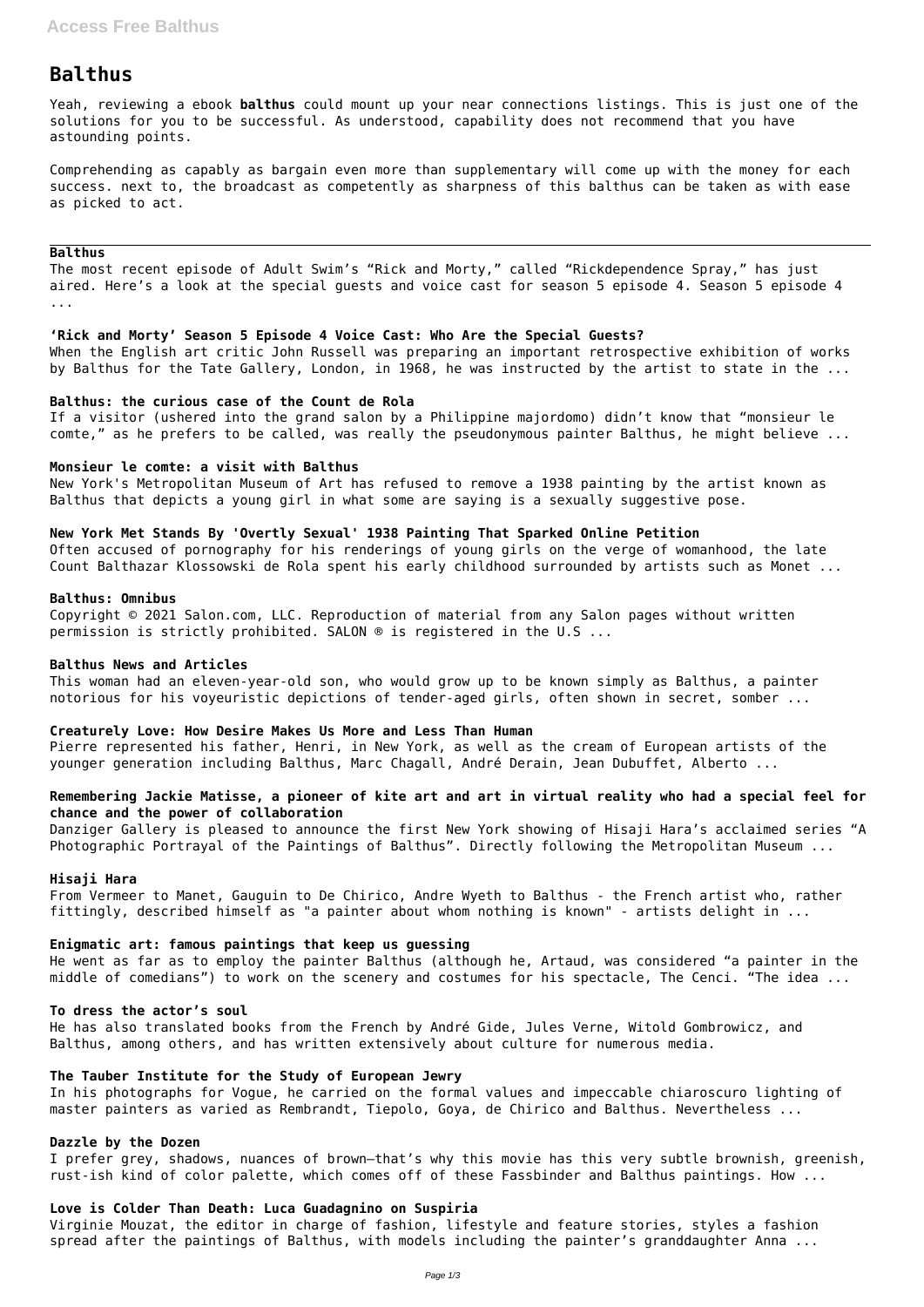## **Scarlett Johansson Covers Vanity Fair France**

I love you with my AK47 (D'après Valotton), 2019 I love you with my AK47, 2019 I love you with my AK47 (Femme éthiopienne), 2019 I love you with my AK47 (D'après ...

#### **Hassan Musa**

A recent series of black-and-white still lifes and languid portraits recreated the work of the painter Balthus, recasting the European painter's scenes in an abandoned medical clinic. The misty ...

Explores the origins and permutations of Balthus's obsessions with adolescents and felines, addresses the crucial influence of such key figures as poet Rainer Maria Rilke, and provides the recollections and comments of the girl models.

This critical study of the life and work of the French artist Balthus serves as the catalogue of an exhibition held at The Metropolitan Museum of Art, New York, and the Musee National d'Art Moderne, Paris

The first full-scale biography of one of the most elusive and enigmatic painters of our time -- the self-proclaimed Count Balthus Klossowski de Rola -- whose brilliantly rendered, markedly sexualized portraits, especially of young girls, are among the most memorable images in contemporary art. The story of Balthus's life has been shrouded by contradiction and hearsay, most of it his own invention; over the years he created for himself a persona of mystery, aristocracy, and glamour. Now, in Nicholas Fox Weber's superb biography, Balthus, the man and the artist, stands revealed as never before. He was born in Paris in 1908 to Polish parents. At age twelve he first stepped into the spotlight with the publication of forty of his drawings illustrating a story about a cat by Rainer Maria Rilke, who was then Balthus's mother's lover and a crucial influence on the young boy. From that moment, Balthus has never been out of the public eye. In 1934 his first exhibition, in Paris, stunned the art world. The seven canvases drew attention to his extraordinary technique -- a mix of tradition and imagination informed by the work of Piero della Francesca, Courbet, and Joseph Reinhardt, but unique to the twentysix-year-old artist -- and to their provocative content; one of the paintings, The Guitar Lesson, was so powerful in its sadomasochistic imagery that it was deemed necessary to remove it from public display. Continuously since then, Balthus's work has provoked both great opprobrium and profound admiration -- as has the artist himself, whether collaborating with Antonin Artaud on his Theater of Cruelty, transforming the Villa Medici into the social center of Fellini's Rome in the 1950s, or competing for the artistic limelight with his friends Picasso and André Derain. The artist's complexities are clarified and his genius understood in a book that derives its particular immediacy from Weber's long and intense conversations with Balthus -- who never previously consented to discuss his life and work with a biographer -- as well as his interviews with the painter's closest friends, members of his family, and many of the subjects of his controversial canvases. Weber's critical and human grasp (he acutely analyzes the paintings in terms of both their aesthetic achievement and what they reveal of their maker's psyche), combined with his rich knowledge of Balthus's life and his insight into the ideas and forces that have helped to shape Balthus's work over the past seven decades, gives us a striking, illuminating portrait of one of the most admired and outrageous artists of our time.

"This volume appears on the occasion of the very first Balthus exhibition in Germany organized by the Museum Ludwig in Cologne, presenting 76 paintings and drawings from Balthus's most creative years."--BOOK JACKET.

A retrospective on the late figurative painter's fascination with feline subjects, published as a companion to the Metropolitan Museum's Balthus exhibition "Cats and Girls," explains the symbolism within the artist's paintings while drawing parallels between the forms of girls and cats in his art.

In his multifaceted, multilayered oeuvre Balthus (1908-2001), one of the last great twentieth-century masters, pursued a path that ran exactly contrary to the modern avant-garde movements. As quiet as they are intriguing, his works feature colliding contrasts, combining reality and dream, eroticism and innocence, practicality and mystery, the familiar and the uncanny in unique ways.The Fondation Beyeler's retrospective unites around forty significant paintings from all phases of this legendary artist's career, reflecting the ambiguous presentation of his imagery. The exhibition and its companion catalogue begin with the monumental, enigmatic masterpiece, Passage du Commerce-Saint-André (1952-54), in which Balthus's intensive study of the dimensions of space and time and their relationship to figure and object is especially apparent.Exhibition:Fondation Beyeler, Riehen / Basel, September 2 - January 1, 2019

The author's personal interpretations of the themes of paintings by the artist, Balthus, are presented in a series of narrative poems

Presents a collection of photos taken in 1993 of the painter Balthus and his family at their Swiss chalet, along with an essay examining the painter's work and private life.

Mieke Bal analysis is focused in the eerie sense of very real and very unreal that the paintings emanate. She considers this the heart of Balthus work. It invites viewers in and repels them at the